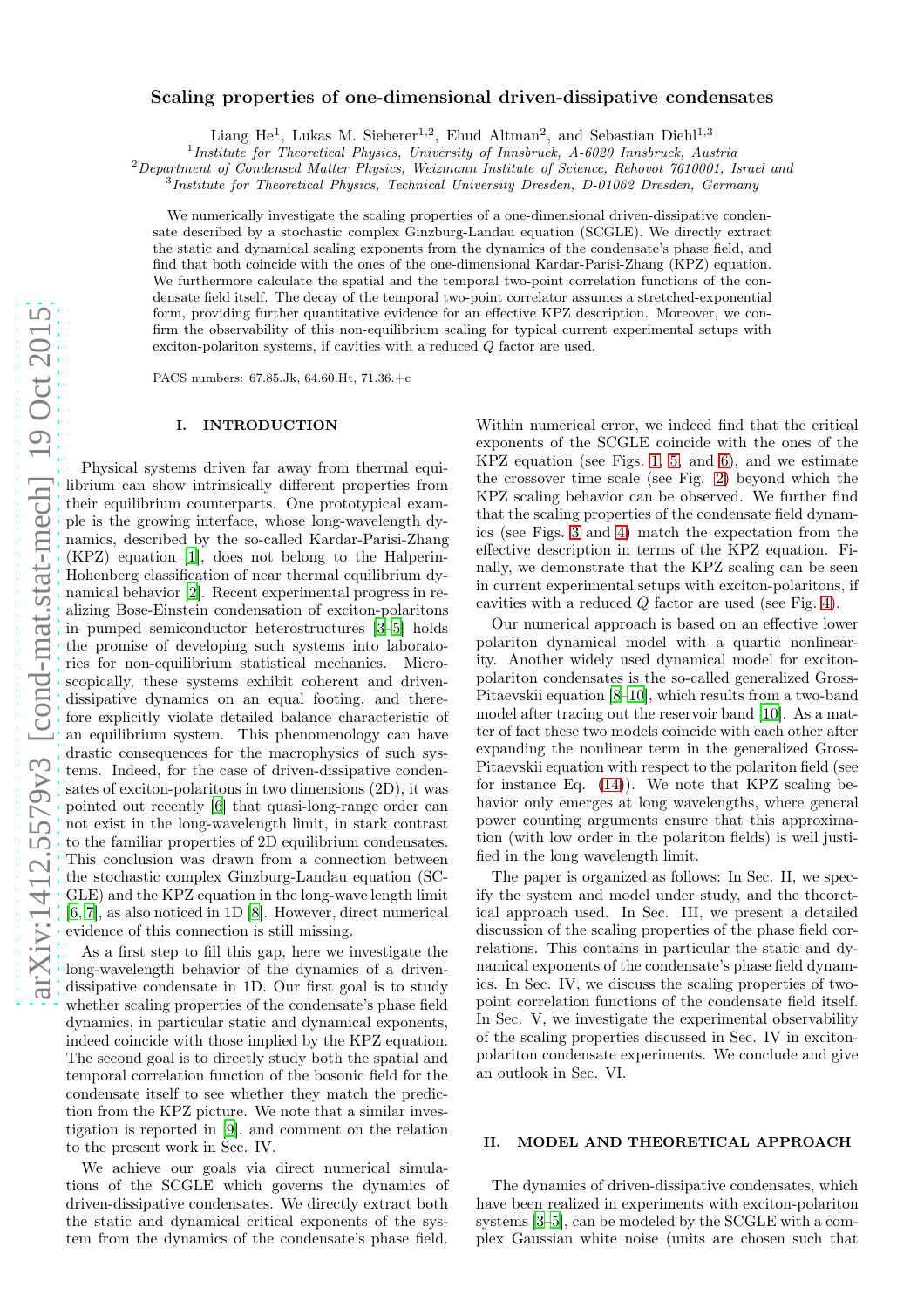$\hbar = 1$ ) which reads in 1D as [\[6,](#page-6-4) [10\]](#page-6-9)

<span id="page-1-0"></span>
$$
\frac{\partial}{\partial \tilde{t}}\tilde{\psi} = \left[\tilde{r} + \tilde{K}\frac{\partial^2}{\partial \tilde{x}^2} + \tilde{u}|\tilde{\psi}|^2\right]\tilde{\psi} + \tilde{\zeta}
$$
 (1)

with  $\tilde{r} = -\tilde{r}_d - i\tilde{r}_c$ ,  $\tilde{K} = \tilde{K}_d + i\tilde{K}_c$ ,  $\tilde{u} = -\tilde{u}_d - i\tilde{u}_c$ ,  $\langle \widetilde{\zeta}(\tilde{x},\tilde{t}) \tilde{\zeta}(\tilde{x}',\tilde{t}') \rangle = 0, \ \langle \tilde{\zeta}^*(\tilde{x},\tilde{t}) \tilde{\zeta}(\tilde{x}',\tilde{t}') \rangle = 2 \tilde{\sigma} \delta(\tilde{x}-\tilde{x}') \delta(\tilde{t}-\tilde{x}')$  $\tilde{t}'$ ). The second moment of the noise  $\tilde{\sigma} = \tilde{\gamma}_l$  with  $\tilde{\gamma}_l$  being the single particle loss, while  $\tilde{r}_d = \tilde{\gamma}_l - \tilde{\gamma}_p$  is the difference between the single particle loss and pump. For the existence of a condensate in the mean field steady state solution,  $\tilde{r}_d$  has to be negative, i.e., the single-particle pump rate has to be larger than the loss rate.  $\tilde{u}_d$  is the positive two-particle loss rate;  $K_c = 1/(2m_{\text{LP}})$  with  $m_{\text{LP}}$ being the mass of polaritons and  $K_d$  is an effective diffusion constant. For convenience, we use the following rescaled form of Eq. [\(1\)](#page-1-0),

<span id="page-1-3"></span>
$$
\frac{\partial}{\partial t}\psi = \left[r + K\frac{\partial^2}{\partial x^2} + u|\psi|^2\right]\psi + \zeta,\tag{2}
$$

where

$$
t = |\tilde{r}_d|\tilde{t}, \, x = \sqrt{\frac{|\tilde{r}_d|}{\tilde{K}_d}}\tilde{x},\tag{3}
$$

$$
\psi = \sqrt{\frac{\tilde{u}_d}{|\tilde{r}_d|}} \tilde{\psi}, \ \zeta = \sqrt{\frac{\tilde{u}_d}{|\tilde{r}_d|^3}} \tilde{\zeta}, \tag{4}
$$

$$
r_c = \frac{\tilde{r}_c}{|\tilde{r}_d|}, \ K_c = \frac{\tilde{K}_c}{\tilde{K}_d}, \ u_c = \frac{\tilde{u}_c}{\tilde{u}_d}, \tag{5}
$$

$$
r = 1 - ir_c, K = 1 + iK_c, u = -1 - iu_c,
$$
 (6)

and the second moment of the rescaled Gaussian white noise  $\zeta(x,t)$  is  $\sigma = \tilde{\sigma} \tilde{u}_d |\tilde{r}_d|^{-3/2} \tilde{K}_d^{-1/2}$ .

Adopting the amplitude-phase representation of the complex bosonic field  $\psi(x,t) = \rho(x,t)e^{i\theta(x,t)}$ , it was shown [\[6](#page-6-4)[–8\]](#page-6-6) that, assuming that spatial-temporal fluctuations of the amplitude field  $\rho(x, t)$  are small, the dynamical equation of the phase field  $\theta(x, t)$  assumes in the low-frequency and long-wavelength limit the form of the KPZ equation, which reads

<span id="page-1-1"></span>
$$
\partial_t \theta(x,t) = D \partial_x^2 \theta(x,t) + \frac{\lambda}{2} \left( \partial_x \theta(x,t) \right)^2 + \eta(x,t), \quad (7)
$$

where  $n(x, t)$  is an effective Gaussian white noise, with mean  $\langle \eta(x,t) \rangle = 0$ , and correlations  $\langle \eta(x,t) \eta(x',t') \rangle =$  $2\sigma_{KPZ}\delta(x - x')\delta(t - t')$ . Here  $\sigma_{KPZ} = (\tilde{u}_d^2 +$  $\tilde{u}_c^2 \tilde{\gamma}_l/(2\tilde{u}_d(\tilde{\gamma}_p - \tilde{\gamma}_l))$  is the effective noise strength,  $D = \tilde{K}_d(1 + \tilde{K}_c \tilde{u}_c / \tilde{K}_d \tilde{u}_d)$  is the diffusion constant, and  $\lambda = 2 \tilde{K}_c \left( \tilde{K}_d \tilde{u}_c / \tilde{K}_c \tilde{u}_d - 1 \right)$  is the non-linear cou-pling strength [\[6\]](#page-6-4). With a simple rescaling, i.e.,  $\theta =$  $\Theta \sqrt{2 \sigma_{\text{KPZ}}/D}$ ,  $t = \tau/D$ ,  $\eta = \xi \sqrt{2 \sigma_{\text{KPZ}}D}$ , the KPZ equation Eq. [\(7\)](#page-1-1) can be recast into a form where only one dimensionless parameter, the non-linear coupling strength g, enters, i.e.

<span id="page-1-2"></span>
$$
\partial_{\tau} \Theta(x,\tau) = \partial_x^2 \Theta(x,\tau) + g \left( \partial_x \Theta(x,\tau) \right)^2 + \xi(x,\tau), \quad (8)
$$

where

$$
g = \lambda \sqrt{\frac{\sigma_{\rm KPZ}}{2D^3}},\tag{9}
$$

and  $\langle \xi(x,\tau)\xi(x',\tau')\rangle = \delta(x-x')\delta(\tau-\tau')$ . Importantly, the magnitude of g directly characterizes how far the dynamics of the complex field  $\psi$  is driven away from thermal equilibrium. More precisely,  $q = 0$  is guaranteed by symmetry in a thermal equilibrium system which obeys global detailed balance [\[11\]](#page-6-10), in which case Eq. [\(8\)](#page-1-2) reduces to the so-called Edwards-Wilkinson (EW) dynamical equa-tion [\[12\]](#page-6-11), while  $q \neq 0$  indicates that the system is driven away from thermal equilibrium.

In the following, we investigate the scaling properties of various correlation functions of the phase field  $\theta(x, t)$ , in particular the static and dynamical critical exponent, as well as the correlation properties of the complex bosonic field  $\psi(x, t)$  which are of most direct physical interest for experiments.

To put our investigation in a more general context, here we mention a few situations where similar dynamical equations appear. Without the noise term in [\(2\)](#page-1-3), the above equation reduces to the deterministic complex Ginzburg-Landau equation (CGLE). One key feature of the latter is the existence of a so-called Benjamin-Feir unstable parameter region [\[13\]](#page-6-12) specified by  $1 + K_c u_c$ 0, where the dynamics described by the deterministic CGLE develops spatiotemporal chaotic behavior (see e.g. [\[14](#page-6-13)]) which has been extensively studied in the literature [\[15](#page-6-14), [16](#page-6-15)]. As we are interested in the parameter regime with both  $K_c$  and  $u_c$  being positive, the Benjamin-Feir unstable region is not relevant for the current investigation. However, it can be relevant if one is interested in turbulence of the bosonic fluid in the presence of external noise [\[17\]](#page-6-16). Moreover, a similar stochastic dynamical equation, the so-called stochastic Gross-Pitaevskii equation [\[18,](#page-6-17) [19\]](#page-6-18), is used to describe, e.g. the BEC formation dynamics of alkali atoms at finite temperature. Here, however, the constraints resulting from detailed balance in stationary state are built in. Finally, we mention that recently in Ref. [\[8](#page-6-6)] a higher order spatial derivative term was included in the effective description of the 1D SC-GLE. This study focuses on the static correlation properties of the system, where a crossover in the spatial correlation function at intermediate scale is identified.

We finally give some general information concerning our numerical simulations. We use the semi-implicit algorithm developed in [\[20](#page-6-19)] to solve the stochastic partial differential equation [\(2\)](#page-1-3) numerically. In all the simulations spatial periodic boundary conditions of the complex field  $\psi(x, t)$  are assumed and the winding number of the phase field  $\theta(x, t)$  across the whole system is chosen to be zero. We work in the low noise regime, where we find defects of the phase field to be absent. If not specified in text, we use  $N_{\text{Traj}} = 10^2$  stochastic trajectories to perform ensemble averages.

# <span id="page-1-4"></span>III. SCALING PROPERTIES OF THE PHASE **CORRELATIONS**

### A. KPZ exponents

In order to characterize the phase dynamics we extract the phase field  $\theta(x, t)$  from the simulations of the condensate field  $\psi(x, t)$ . We then investigate the following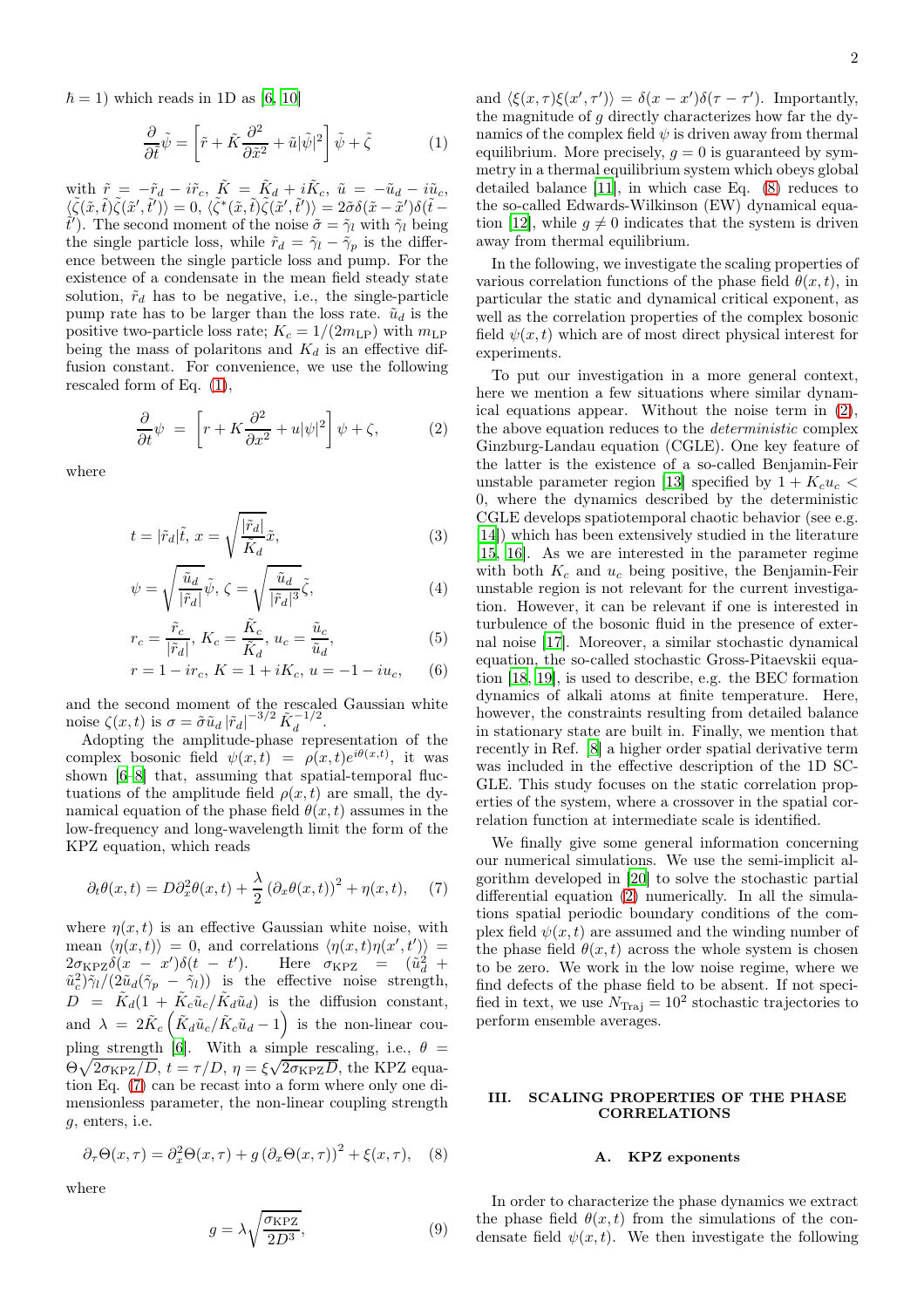

<span id="page-2-0"></span>Figure 1: (Color online) Finite-size scaling collapse of  $w(L, t)$ in the 1D KPZ universality class with  $\alpha = 1/2$  and  $z = 3/2$ . Ensemble averages were performed over a number of  $N_{\text{Traj}} =$ 1000 stochastic trajectories. Values of the parameters used in the simulations are  $r_c = -0.1, u_c = 0.1, \sigma = 0.1, K_c = 3.0$ .

correlation function associated with the phase field:

$$
w(L,t) \equiv \left\langle \frac{1}{L} \int_x \theta^2(x,t) - \left(\frac{1}{L} \int_x \theta(x,t)\right)^2 \right\rangle, (10)
$$

where L is the linear size of the system and " $\langle \rangle$ " indicates ensemble average over stochastic trajectories. In the context of the KPZ equation,  $w(L, t)$  is usually referred to as "roughness function". Regarding  $\theta(x,t)$  as the crystal height variable as in the conventional KPZ equation,  $w(L, t)$  measures the spatial fluctuations of that height. Later we discuss subtleties involved in the definition of  $w(L, t)$  due to the fact that the phase field  $\theta$  is in fact compact, i.e. defined on the circle. Measuring the scaling properties of  $w(L, t)$  allows to extract both static and dynamic exponents and thus establish a connection to KPZ universality (see e.g. [\[21](#page-6-20)]):

- <span id="page-2-1"></span>1. In a large system we expect to see a wide range of time-scales over which  $w(L, t) \propto t^{2\beta}$ , where the dynamical exponent  $\beta$  is usually referred to as growth exponent in the KPZ context. It relates to the conventional dynamical exponent z according to  $\beta = \alpha/z$ , with  $\alpha$  being the roughness exponent to be explained in the following.
- <span id="page-2-2"></span>2. Because of the finite system size, the roughness function will saturate at  $w_s(L)$  beyond a saturation time. We expect the saturation value to scale as  $w_s(L) \sim L^{2\alpha}$ , where the static exponent  $\alpha$  is called the roughness exponent in the KPZ context.
- 3. The roughness function reaches its saturation value  $w_s(L)$  at a time  $T_s$ , which thus separates the growth period [1.](#page-2-1) from the long time regime [2.](#page-2-2) This saturation time scales with system size as  $T_s \sim L^z$ .

These scaling features are demonstrated by the finitesize scaling of  $w(L, t)$  shown in Fig. [1.](#page-2-0) Perfect data collapse is obtained using the 1D KPZ exponents  $\alpha = 1/2$ and  $z = 3/2$ . During the growth period the roughness increases nearly linearly on the log-log scale, which indicates power-law growth  $w(L, t) \propto t^{2\beta}$ . For different system sizes saturation is reached at the same point on the rescaled time axis, confirming the scaling behavior

 $T_s \sim L^z$ . Finally, the saturation values  $w_s(L)$  of the roughness function collapse upon rescaling  $w(L, t)$  with  $L^{2\alpha}$ .

A more precise numerical determination of the exponents  $\alpha$  and  $\beta$ , which confirms that their values are given by the ones of the KPZ equation, i.e.  $\alpha = 1/2$  and  $\beta = 1/3$ , is presented in the appendix. This provides us with strong evidence that the phase field dynamics of a driven-dissipative condensate is indeed described by the KPZ equation, in contrast to the thermal equilibrium case, in which the dynamics of the phase is purely diffusive and thus belongs to the EW universality class [\[22](#page-6-21)]. The corresponding dynamical exponent  $\beta = 1/4$  is different from KPZ universality, however, the value of the static roughness exponent,  $\alpha = 1/2$ , is exactly the same in both cases. This is due to a symmetry of the KPZ equation that is present only in one spatial dimension, and which allows one to show that the static correlations in stationary state are Gaussian [\[23](#page-6-22)]. On the other hand, the dynamical exponent  $\beta$  (or equivalently z) witnesses quantitatively the difference between KPZ and EW universality.

Before we proceed, let us emphasize an important difference between the phase of a complex field we consider here and the crystal height: the phase is a compact field variable defined on a circle. Without loss of generality the value of  $\theta(x, t)$  is in fact bounded to the interval  $(-\pi, \pi]$ . Consequently, the value of  $w(L, t)$  is also bounded from above by  $4\pi^2$ , which inevitably invalidates the static scaling behavior  $w_s(L) \sim L^{2\alpha}$  if  $\alpha$  is positive as expected from the conventional KPZ scenario. However, as long as the field amplitude remains nonvanishing we can let the value of  $\psi$  be defined on the Riemann surface, where the value of  $\theta$  is in the interval  $(-\infty, +\infty)$ . With this choice there is no upper bound imposed on  $w_s(L)$ . In numerical simulations, we ensure the requirement  $|\psi(x, t)| > 0$  by working with low noise. In this regime phase defects do not occur within the spatio-temporal range of our simulations.  $\theta(x, t)$  is constructed from  $\psi(x, t)$ 's complex argument by requiring the phase difference between neighboring spacetime points to be less than  $\pi$ .

### <span id="page-2-3"></span>B. Crossover time scale

In the above subsection we have established that the phase field dynamics indeed belong to the KPZ universality class. However, it is important to notice that the scaling behavior of  $w(L, t) \propto t^{2\beta}$ , where  $\beta = 1/3$  is the KPZ growth exponent, is reached only after a crossover time  $t_c$ . In particular, for weak nonlinearity (i.e.  $|g| \ll 1$ ) the KPZ renormalization group equations lead to a crossover time that scales as  $t_c \approx t_0 |g|^{-4}$  [\[24\]](#page-6-23), where  $t_0$  is a microscopic time scale. Scaling behavior of  $w(L, t)$  before  $t_c$  is expected to be governed by the EW growth exponent  $\beta = 1/4$ . In Fig. [2,](#page-3-0) we investigate the |g| dependence of the crossover time  $t_c$  at moderate values of |g| (the numerical scheme for the extraction of  $t_c$  can be found in App. [A 2\)](#page-5-1), since extraction of  $t_c$  in the near equilibrium case,  $|q| \ll 1$ , is numerically very demanding and  $t_c$  quickly exceeds the accessible simulation runtimes. We observe that  $t_c$  increases pronouncedly as |g| decreases (but not yet according to the weak coupling scaling pointed out above). The rapid decrease of  $t_c$  with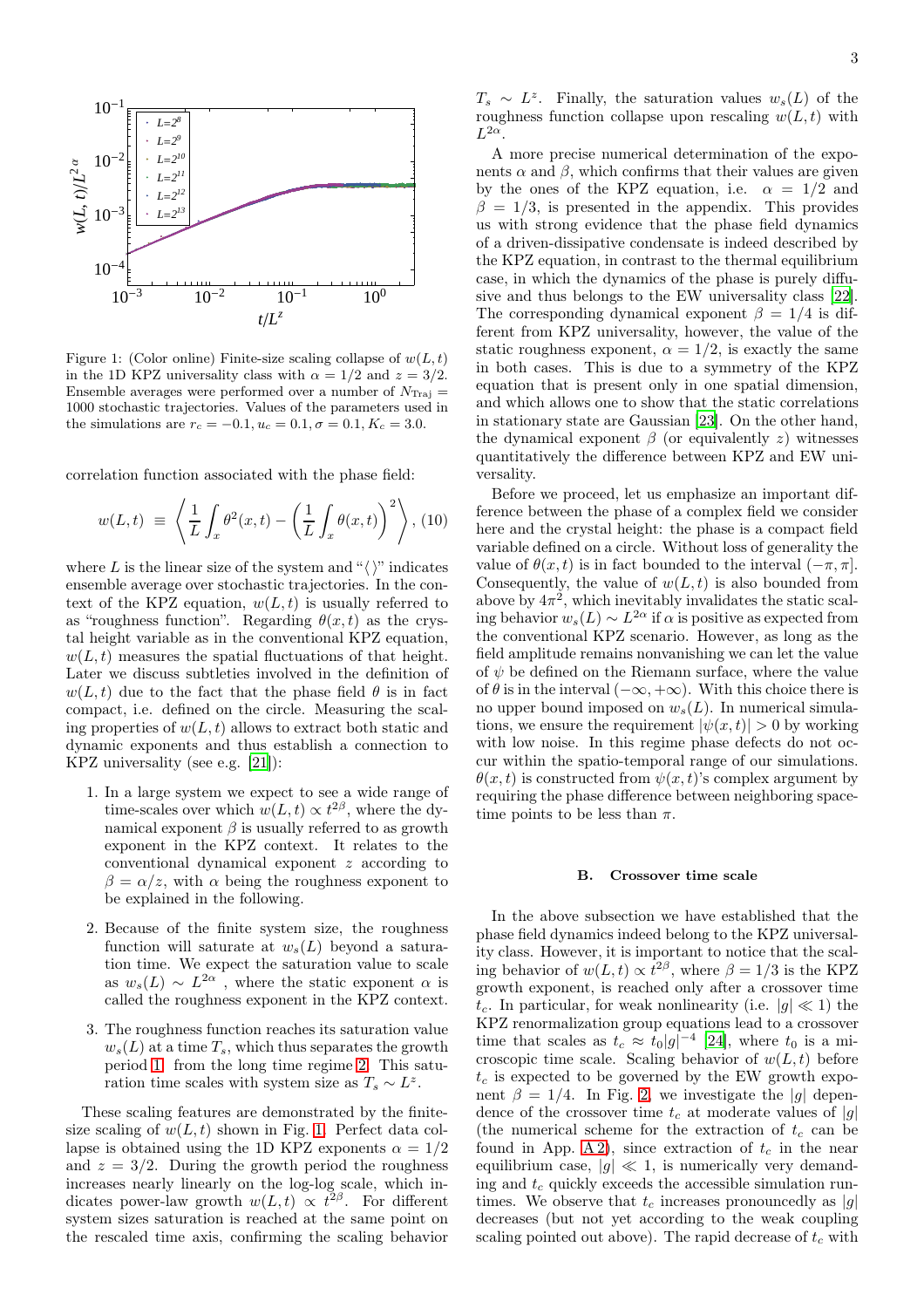

<span id="page-3-0"></span>Figure 2: (Color online) Dependence of the crossover time  $t_c$  on the non-equilibrium strength |g|.  $t_c$  decreases pronouncedly as  $|g|$  increases. In the numerical results presented here, |g| is tuned by changing  $K_c = 2.4, 2.2, 2.0.1.8, 1.6$  while keeping the other parameters unchanged. Their values are  $L = 2^{15}, r_c = -0.1, u_c = 0.1, \sigma = 0.1.$ 

increasing non-equilibrium strength is promising for the experimental observation of KPZ scaling behavior, rather than transient EW-like dynamics, before finite size effects set in. We discuss possible experimental settings for observing these phenomena in Sec. [V.](#page-4-2)

# IV. SCALING OF THE CONDENSATE FIELD CORRELATIONS

In the previous section we have demonstrated numerically that the dynamics of the phase of a one-dimensional polariton condensate follows universal KPZ scaling. In this section we investigate how this scaling manifests in directly observable correlations of the condensate field. Specifically, we consider the correlation functions

$$
C_x(x_1, x_2; t) \equiv \langle \psi^*(x_1, t) \psi(x_2, t) \rangle, \qquad (11)
$$

$$
C_t(x;t_1,t_2) \equiv \langle \psi^*(x,t_1)\psi(x,t_2) \rangle, \qquad (12)
$$

i.e. the equal time two-point correlation function in space and the temporal autocorrelation function, respectively. These are directly accessible in experiments with excitonpolaritons: Both spatial and temporal coherence can be probed by interference measurements, on the photoluminescence emitted from different regions of the excitonpolariton condensate [\[3](#page-6-2), [5](#page-6-3)] and by combining two images of the condensate taken at different times using, e.g., a Mach-Zehnder interferometer [\[25](#page-6-24)], respectively. The visibility of interference fringes yields the correlation functions. Assuming spatial translational invariance of the correlation functions, we calculate the following spatially averaged correlation functions, which are equivalent to the corresponding correlation functions above but in practice help to reduce the statistical error,

$$
\bar{C}_x(x_1, x_2, t) \equiv \frac{1}{L} \int dy \langle \psi^*(x_1 + y, t) \psi(x_2 + y, t) \rangle,
$$
\n
$$
\bar{C}_t(t_1, t_2) \equiv \frac{1}{L} \int dx \langle \psi^*(x, t_1) \psi(x, t_2) \rangle.
$$
\n(13)



<span id="page-3-1"></span>Figure 3: (Color online) Behavior of the translation invariant two-point function  $\overline{C}_x(x_1, x_2, t = 2.9 \times 10^5 > T_s)$  at linear system size  $L = 2^{12}$  on a semi-logarithmic scale.  $N_{\text{Traj}} = 800$  stochastic trajectories are used to perform the ensemble average. Values of other parameters used here are  $r_c = -0.1, u_c = 0.1, \sigma = 0.1, K_c = 3.0$ . The exponential decay of  $|\bar{C}_x(x_1, x_2, t)|$  with respect to  $|x_1 - x_2|$  can be clearly identified from this plot.

### A. Spatial correlations

We start with the spatial correlation function  $\overline{C}_x(x_1, x_2, t)$ . In Fig. [3](#page-3-1) we show the dependence of  $\left|\overline{C}_x(x_1, x_2, t)\right|$  on the distance  $|x_1 - x_2|$  at time  $t > T_s$ , from which we clearly identify exponential decay on the semi-logarithmic scale plot. This coincides with the prediction from the effective KPZ description in 1D, and with previous numerical results [\[8\]](#page-6-6). However, as anticipated in Sec. [III,](#page-1-4) this static signature would in fact be compatible with thermal equilibrium dynamics of the field  $\psi$  and does not unambiguously demonstrate KPZ physics.

### B. Temporal correlations

In contrast to the time-independent spatial correlation function discussed in the previous section, the temporal correlation function shows distinct properties depending on whether the system is in thermal equilibrium or not: indeed, based on the effective long-wavelength description of the out-of-equilibrium condensate dynamics in terms of the KPZ equation, we expect stretchedexponential decay of the autocorrelation function, i.e.,  $|\overline{C}_t(t_1, t_2)| = Ae^{-B|t_1-t_2|^2\beta}$ , with the KPZ growth exponent  $\beta = 1/3$  and non-universal numbers A and B. On the other hand, the purely diffusive EW dynamics of the phase of a condensate in equilibrium entails decay with an exponent  $\beta = 1/4$ . Hence both cases lead to linear growth of  $-\log\left(\left|\bar{C}_t(t_1,t_2)\right|/\left|\bar{C}_t(t_2,t_2)\right|\right)$  with a slope of  $2\beta$  in the double-logarithmic scale used in Fig. [4,](#page-4-0) which is clearly visible for the upper (at large  $|t_1 - t_2|$ ) curves shown in blue and yellow. Performing linear fits to the data points with  $|t_1-t_2| \in [10^2, 10^3]$  we find  $\beta = 0.311$  and  $\beta = 0.317$ , respectively, in reasonable agreement with the KPZ prediction of  $\beta = 1/3$  and evidently distinct from the value  $\beta = 1/4$  for a condensate in equilibrium. For these curves KPZ scaling sets in after a short crossover time difference  $t_c$ , which is due to the relatively large value of the effective non-linear coupling strength  $|g|$  in both cases. On the contrary, for the parameters that yield the lowermost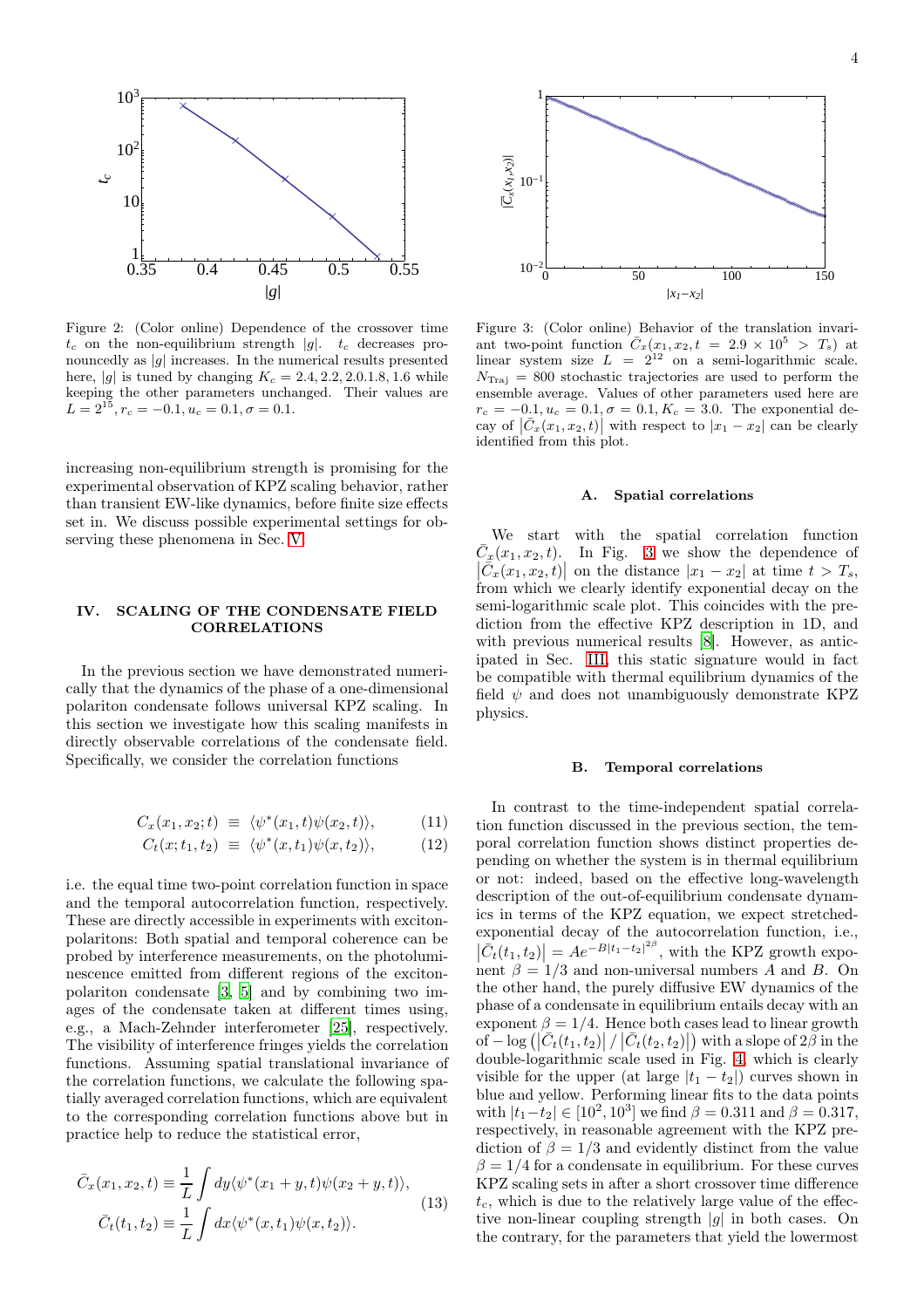$(\text{red})$  curve, the value of  $|g|$  is small, and as a result in this case universal scaling behavior is approached only at the largest time differences shown. A fit with  $|t_1 - t_2|$  lying in the last half decade of the data shown in the Figure gives  $\beta = 0.307$ , and we expect a value closer to  $\beta = 1/3$ at time differences larger than those that are accessible within the temporal range of our simulations. The parameters leading to the two lower (red and yellow) curves shown in Fig. [4](#page-4-0) are relevant for current experiments with exciton-polaritons as is discussed in the following section.

We note that in a recent work by K. Ji et al. [\[9](#page-6-7)], the scaling properties of temporal correlation functions of exciton-polariton condensate were also investigated and among other results, the dynamical exponent z was extracted. For the case of an exciton-polariton condensate without elastic collisions ( $\tilde{u}_c = 0$ ) and  $\tilde{K}_d = 0$ , indicating an infinitely large KPZ nonlinearity  $|g|$ , they identified KPZ scaling with  $z = 3/2$  from simulations of a system with dimensionless size  $L = 2^7$  [\[9\]](#page-6-7). Instead, for the case of an exciton-polariton condensate with elastic collisions, indicating a finite KPZ nonlinearity  $|g|$ , they reported a dynamical exponent  $z \approx 1.7$ . This is equivalent to a growth exponent  $\beta = \alpha/z = 0.5/1.7 \simeq 0.294$ . As pointed out in [\[9\]](#page-6-7), this deviation from KPZ scaling could be attributed to finite size effects for the particular parameter choice in this case.

This is compatible with our findings: in fact, in order to unambiguously reveal KPZ scaling in generic cases, relevant to experiments of exciton-polariton condensates, one needs to simulate large enough systems. Here we have simulated systems with sizes up to  $L = 2^{17}$  and confirm from both the phase correlations (cf. Sec. [III](#page-1-4) and App. [A 2\)](#page-5-1) and the condensate field correlations that the growth exponent  $\beta$  indeed approaches the expected universal value for generic parameter values. In the following section, based on these findings we study whether this asymptotic behavior can be identified for realistic system parameters.

# <span id="page-4-2"></span>V. PREDICTIONS FOR EXPERIMENTAL OBSERVATION

In the preceding sections we studied the SCGLE as an effective description of the long-wavelength dynamics of a generic driven-dissipative condensate. The microscopic model for the specific case of exciton-polaritons [\[10\]](#page-6-9) differs from the SCGLE in that the diffusion constant is essentially absent and instead of an explicit two-body loss term the pump itself is assumed to be non-linear and saturates at high densities. Slightly above the condensation threshold the saturable pump term can be expanded in the polariton field and we recover the SCGLE, which then reads in dimensionless form

<span id="page-4-1"></span>
$$
\partial_t \psi = \left[ i \partial_x^2 + (i + u_d) \left( \frac{p}{u_d} - |\psi|^2 \right) \right] \psi + \zeta. \tag{14}
$$

Here the effective dimensionless two-body loss coefficient  $u_d$  and the dimensionless pump strength p are given by

<span id="page-4-4"></span>
$$
u_d = \frac{\hbar \tilde{\gamma}_l R}{2\gamma_R \tilde{u}_c} (1 + 2p), \, p = \frac{1}{2} \left( \frac{P}{P_{\text{th}}} - 1 \right), \qquad (15)
$$

with P and  $P_{\text{th}} = \tilde{\gamma}_l \gamma_R / R$  being the pump rate of the excitonic reservoir and its value at threshold, respectively;



<span id="page-4-0"></span>Figure 4: (Color online) The dependence of  $-\log\left(\left|\bar{C}_t(t_1,t_2)\right|\right)/\left|\bar{C}_t(t_2,t_2)\right|$  on  $|t_1-t_2|$  for three different sets of parameters in the SCGLE and system sizes. The system size and the parameters for the uppermost (blue) curve are the same as those used in Fig. [3.](#page-3-1) For the lowermost (at large time differences) curve shown in red, the dimensionless linear system size is  $2<sup>9</sup>$ , and the parameters are chosen to match typical values in current experiments with exciton-polaritons (see Sec. [V](#page-4-2) for details). Finally, assuming that a cavity with reduced  $Q$  factor is used we obtain the parameters for the middle (yellow) curve, which corresponds to a system size of  $2^7$ . KPZ behavior is revealed by performing linear fits to the data points: with  $|t_1 - t_2| \in [10^2, 10^3]$  we find  $\beta = 0.311$  and  $\beta = 0.317$  for the blue and yellow curves, respectively, while for the red curve a fit with  $|t_1 - t_2|$  lying in the last half decade in the above plot, gives rise to  $\beta = 0.307$ . These values should be compared with the KPZ prediction  $\beta = 1/3$ . For all curves  $N_{\text{Traj}} = 10^3$  stochastic trajectories are used.

R is the condensate amplification rate and  $\gamma_R$  denotes the relaxation rate of the reservoir. Finally,  $\tilde{\gamma}_l$  is the inverse lifetime of polaritons and  $\tilde{u}_c$  their interaction strength. Here we measure time and space in units of  $\tilde{\gamma}_l^{-1}$  and  $\sqrt{\hbar/2m_{\mathrm{LP}}\tilde{\gamma}_l}$  respectively with  $m_{\mathrm{LP}}$  being the effective mass of lower polaritons. The strength of the dimensionless noise field  $\zeta$  is  $\sigma = \tilde{u}_c \sqrt{2m_{\rm LP}/\hbar^3} \tilde{\gamma}_l$ . Typical values of experimental parameters in 1D exciton-polariton systems are (see, e.g., Ref. [\[26\]](#page-6-25)),

<span id="page-4-3"></span>
$$
m_{\text{LP}} = 4 \times 10^{-5} m_e, \tilde{u}_c = 5 \times 10^{-4} \text{meV} \mu \text{m}, \tilde{\gamma}_l = 0.03 \text{ps}^{-1}, R = 3 \mu \text{m} \cdot \text{ps}^{-1}, \gamma_R = 0.06 \text{ps}^{-1},
$$
 (16)

where  $m_e$  is the mass of the electron.

The lowermost (red) curve in Fig. [4](#page-4-0) shows the temporal correlation function  $\tilde{C}_t(t_1, t_2)$  in the stationary state for the values given in Eq. [\(16\)](#page-4-3) and at a dimensionless pump power of  $p = 0.3$ . Due to fact that the corresponding  $|g|$  is relatively small, the red curve approaches linear growth characteristic of KPZ scaling only after a large crossover time difference  $t_c$ . As already mentioned in the previous section, a linear fit to the data points with  $|t_1$  $t_2$ | lying in the last half decade in Fig. [4](#page-4-0) yields  $\beta = 0.307$ , indicating that signatures of KPZ physics are nevertheless observable. However, we note that the physical system size corresponding to the dimensionless linear system size of  $L = 2^9$  chosen in this simulation is  $\sim 3 \times 10^3 \mu$ m, which is considerably larger than the typical scale  $\sim 10^2 \mu m$  of current experiments.

Here we propose to make the KPZ physics observable with current experimental system sizes by reducing the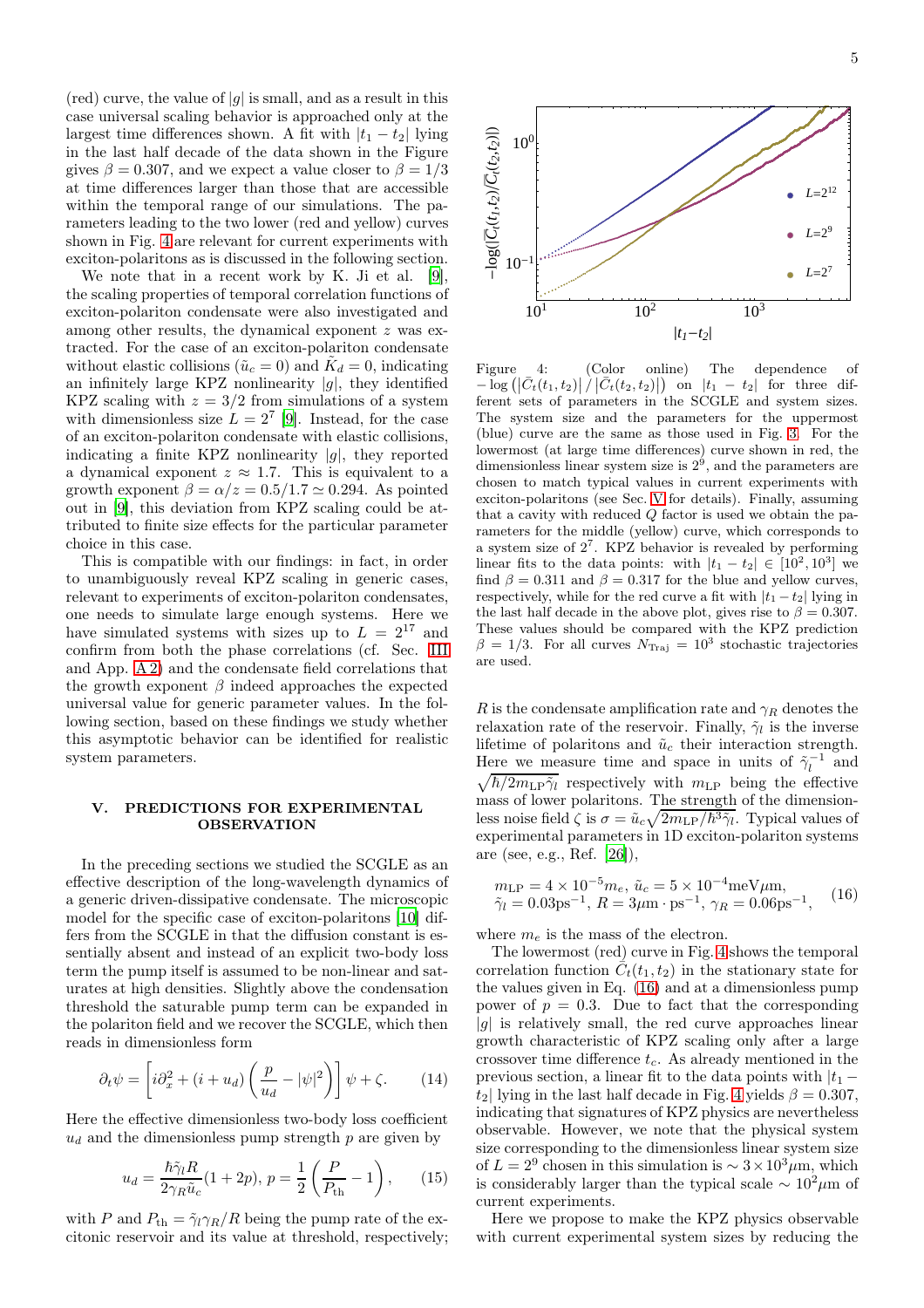cavity Q factor. To this end, we note that KPZ scaling is still observable when, while reducing the physical system size, the dimensionless effective system size can be kept large. A convenient knob to achieve this goal is indeed a reduction of the cavity Q (and thus increase of the decay rate  $\tilde{\gamma}_l$ ), which leads to a decrease of the unit of length. (We note that this also facilitates observation of KPZ scaling behavior in equal-time spatial correlations in 2D [\[6](#page-6-4)].) The middle (yellow) curve in Fig. [4](#page-4-0) shows  $\bar{C}_t(t_1, t_2)$ for  $\tilde{\gamma}_l = 1 \text{ps}^{-1}$  and a dimensionless linear system size of  $L = 2^7$ , corresponding in physical units to ~  $1.5 \times 10^2 \mu$ m. This means the  $Q$  factor is reduced by a factor of  $\sim 30$ compared to the ones of typical high Q cavities. We note that a decreased Q factor (also indicating an increased noise strength) can destroy the condensate if it is smaller than a threshold value. This is because the reduced cavity lifetime is accompanied by an increased noise level (cf. Eq. [\(1\)](#page-1-0) and the subsequent discussion), which acts to destroy the condensate. However, we remark here that in the simulation results for this decreased Q factor presented in the following, the system is still condensed, i.e. we are still working in a low noise level regime. In addition to the increase of  $\tilde{\gamma}_l$ , for this simulation we chose a larger value of 6 for the dimensionless prefactor in  $u_d$  in Eq. [\(15\)](#page-4-4) instead of  $\sim$  1 which we obtain for the parameters given in Eq. [\(16\)](#page-4-3). This choice magnifies the effective KPZ non-linearity and corresponds to a moderate variation of the experimental parameters only. In fact, the latter are often determined only indirectly via fitting simulations to experimental measurements, and are thus not known with very high precision. In this setting, the exponent of  $\beta = 0.317$  obtained from the middle (yellow) curve in Fig. [4](#page-4-0) indicates that it is promising to search for signatures of KPZ physics in the first-order temporal coherence of 1D exciton-polariton systems when the lifetime of polaritons is rather short, so that the intrinsic non-equilibrium nature is strongly pronounced.

# VI. CONCLUSIONS AND OUTLOOK

We investigated scaling properties of the longwavelength dynamics of 1D driven-dissipative condensate via direct numerical simulations of the SCGLE, and numerically established the connection to 1D KPZ universality. We further numerically confirmed the experimental observability of the non-equilibrium scaling properties of the first order temporal coherence within the typical current experimental setups of exciton-polariton condensates if cavities with a reduced Q factor are used. Similar investigations will be extended to higher dimensions in the future. Moreover, it is intriguing to investigate the dynamics of the driven-dissipative condensates at higher noise level, where in particular phase defects, e.g. phase slips in 1D or vortices in 2D, are expected to play a role in determining the long-wave length scaling properties of the system's dynamics.

# Acknowledgments

We thank I. Boettcher for useful discussions. This work was supported by the Austrian Science Fund (FWF) through the START grant Y 581-N16, the SFB FoQuS



<span id="page-5-0"></span>Figure 5: (Color online) Finite size scaling of  $w_s(L)$ . Points marked by " $\times$ " denote the numerical value of  $w_s(L)$  for system sizes  $L = 2^8, 2^9, 2^{10}, 2^{11}, 2^{12}, 2^{13}$ . The blue line is a linear fit to the data on the log-log scale, from which we extract the roughness exponent  $\alpha = 0.499$ . This is in good agreement with the roughness exponent  $\alpha_{KPZ}$  of the KPZ dynamics in 1D,  $\alpha_{\text{KPZ}} = 1/2$ . Values of parameters used in the simulations are  $r_c = -0.1, u_c = 0.1, \sigma = 0.1, K_c = 3.0$ .

(FWF Project No. F4006-N16), the Austrian Ministry of Science BMWF as part of the UniInfrastrukturprogramm of the Focal Point Scientific Computing at the University of Innsbruck, by German Research Foundation (DFG) through ZUK 64, and by European Research Council Synergy Grant UQUAM, the Israel Science Foundation (E.A.).

### Appendix A: Extraction of  $\alpha, \beta$ , and  $t_c$

In this appendix we present a more precise determination of the static roughness exponent  $\alpha$  and the dynamical growth exponent  $\beta$ , and describe how the crossover time scale  $t_c$  is extracted in numerical simulations.

### 1. Static roughness exponent  $\alpha$

We extract  $\alpha$  from the finite-size scaling of  $w_s(L)$ . For given system size L, we monitor the value of  $w(L, t)$  during a simulation and wait until it reaches a stable value up to statistical fluctuations at the saturation time  $T_s$ . After  $T_s$ , we continue simulating the dynamics to the final time point  $T_f$  with  $T_f - T_s$  at least two times larger than  $T_s$ . Afterwards  $w_s(L)$  is extracted according to  $w_s(L) = (T_f - T_s)^{-1} \int_{T_s}^{T_f} dt \, w(L, t)$ . In Fig. [5](#page-5-0) we show the finite size scaling of  $w_s(L)$  from the direct simulations of the SCGLE. The extracted roughness exponent is  $\alpha = 0.499$ , which is in good agreement with the roughness exponent  $\alpha_{\text{KPZ}}$  of the KPZ dynamics being  $\alpha_{\text{KPZ}} = 1/2$ in 1D [\[22\]](#page-6-21).

# <span id="page-5-1"></span>2. Dynamical growth exponent  $\beta$  and crossover time scale  $t_c$

We extract  $\beta$  from the time dependent roughness function  $w(L, t)$ . As pointed before, this exponent is related to the dynamical exponent z and the roughness exponent  $\alpha$  via the relation  $\beta = \alpha/z$ . Its value is expected to be 1/3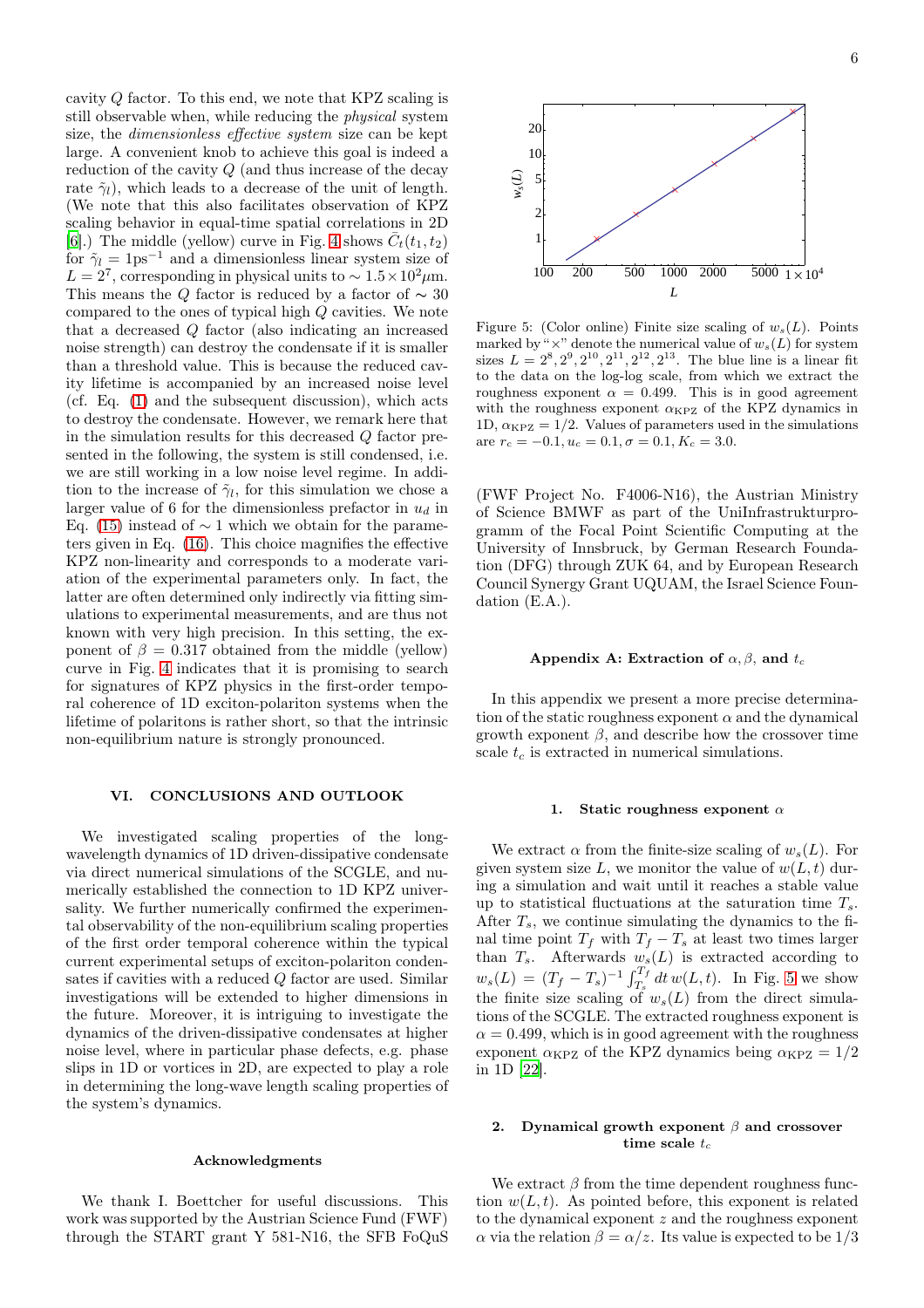

<span id="page-6-8"></span>Figure 6: (Color online) Upper panel: Time dependence of  $w(L, t)$  for different system sizes  $L = 2^{16}, 2^{17}$  with  $r_c =$  $-0.1, u_c = 0.1, \sigma = 0.1, K_c = 3.0,$  on logarithmic scales. Lower panel:  $t_e$  dependence of extracted  $\beta$  at different system sizes  $L = 2^{16}, 2^{17}$ . The growth exponent of EW dynamics  $\beta_{\text{EW}}$  and KPZ dynamics  $\beta_{\text{KPZ}}$  are indicated by two lines in the plot to facilitate direct comparison. From the results at system size  $L = 2^{17}$ , we obtain the dynamical exponent  $\beta = 0.335$  from the maximum value of  $\beta(t_e)$ , which is in good agreement with  $\beta_{\text{KPZ}} = 1/3$ .

- <span id="page-6-0"></span>[1] M. Kardar, G. Parisi, and Y.-C. Zhang, Phys. Rev. Lett. 56, 889 (1986).
- <span id="page-6-1"></span>[2] P. C. Hohenberg and B. I. Halperin, Rev. Mod. Phys. 49, 435 (1977).
- <span id="page-6-2"></span>[3] J. Kasprzak, M. Richard, S. Kundermann, A. Baas, P. Jeambrun, J. M. J. Keeling, F. M. Marchetti, M. H. Szymańska, R. Andre, J. L. Staehli, V. Savona, P. B. Littlewood, B. Deveaud, and L. S. Dang, Nature 443, 409 (2006).
- [4] K. G. Lagoudakis, M. Wouters, M. Richard, A. Baas, I. Carusotto, R. Andre, Le Si Dang, and B. Deveaud-Pledran, Nature Physics 4, 706 (2008).
- <span id="page-6-3"></span>[5] G. Roumpos, M. Lohse, W. H. Nitsche, J. Keeling, M. H. Szymanska, P. B. Littlewood, A. Löffler, S. Höfling, L. Worschech, A. Forchel, and Y. Yamamoto, PNAS 109, 6467 (2012).
- <span id="page-6-4"></span>[6] E. Altman, L. M. Sieberer, L. Chen, S. Diehl, and J. Toner, Phys. Rev. X 5, 011017 (2015).
- <span id="page-6-5"></span>[7] G. Grinstein, D. Mukamel, R. Seidin, and C. H. Bennett, Phys. Rev. Lett. 70, 3607 (1993).
- <span id="page-6-6"></span>[8] V. N. Gladilin, K. Ji, and M. Wouters, Phys. Rev. A  $90$ , 023615 (2014).
- <span id="page-6-7"></span>[9] K. Ji, V. N. Gladilin, and M. Wouters, Phys. Rev. B  $91$ , 045301 (2015).
- <span id="page-6-9"></span>[10] I. Carusotto and C. Ciuti, Rev. Mod. Phys. 85, 299 (2013).
- <span id="page-6-10"></span>[11] L. M. Sieberer, S. D. Huber, E. Altman, and S. Diehl, Phys. Rev. Lett. 110, 195301 (2013); L. M. Sieberer, S. D. Huber, E. Altman, and S. Diehl, Phys. Rev. B 89, 134310 (2014).

and 1/4 for effective KPZ and EW dynamics, respectively [\[22](#page-6-21)].

In order to reliably extract the exponent  $\beta$  it is important to note that  $w(L, t) \propto t^{2\beta}$  is reached only after the initial crossover time scale  $t_c$  discussed in Sec. [III B.](#page-2-3) In practice we fit  $w(L, t)$  to a power law over a long time window  $t \in [t_e, t_e + T]$ . We identify the asymptotic scaling by observing how the exponent depends on the lower cutoff time  $t_e$ . As shown in Fig. [6,](#page-6-8) the fitted exponent β first grows with  $t_e$  but then rapidly reaches a plateau. The value at this plateau represents the asymptotic scaling behavior. We note however that for this scheme to reflect the KPZ scaling, the upper cutoff time  $t_e + T$  should not reach the finite size saturation time  $T_s \sim L^z$  of the roughness function. If it does, then we expect the extracted exponent  $\beta$  to start decreasing again. Thus we extract  $\beta$  from the maximum value of the fitted exponent  $\beta(t_e)$ . This gives the estimate  $\beta = 0.335$  consistent with KPZ dynamics, for which  $\beta = 1/3$ .

To extract the crossover time  $t_c$  from the simulations we use the following scheme. At given system size  $L$ , we fit the time dependent roughness function  $w(L, t)$  to a double scaling function  $c_{\text{EW}}t^{1/2} + c_{\text{KPZ}}t^{2/3}$  in a time interval that extends from zero until a final time  $t_f$  well before the finite system size effects set in, i.e.  $t_f \ll T_s$ . We then identify  $t_c$  as the time point where the two scaling functions have the same contribution to the roughness function, i.e.  $c_{\text{EW}}t_c^{1/2} = c_{\text{KPZ}}t_c^{2/3}$ , giving rise to  $t_c = (c_{\text{EW}}/c_{\text{KPZ}})^6.$ 

- <span id="page-6-11"></span>[12] S. F. Edwards and D. R. Wilkinson, Proc. R. Soc. London, Ser. A 381, 17 (1982).
- <span id="page-6-12"></span>[13] T. B. Benjamin and J. E. Feir, J. Fluid. Mech. 27, 417 (1967).
- <span id="page-6-13"></span>[14] G. Grinstein, C. Jayaprakash and P. Pandit, Physica D 90, 96 (1996).
- <span id="page-6-14"></span>[15] M. C. Cross and P. C. Hohenberg, Rev. Mod. Phys. 65, 851 (1993).
- <span id="page-6-15"></span>[16] I. Aranson and L. Kramer, Rev. Mod. Phys. 74, 99 (2002).
- <span id="page-6-16"></span>[17] S. Mathey, T. Gasenzer, and J. M. Pawlowski, arXiv:1405.7652.
- <span id="page-6-17"></span>[18] H. T. C. Stoof, J. Low. Temp. Phys. 114, 11 (1999).
- <span id="page-6-18"></span>[19] P. B. Blakie, A. S. Bradley, M. J. Davisb, R. J. Ballagha, and C. W. Gardiner Adv. Phys. 57, 363 (2008).
- <span id="page-6-19"></span>[20] M. J. Werner and P. D. Drummond, J. Comp. Phys. 132, 312 (1997).
- <span id="page-6-20"></span>[21] E. Marinari, A. Pagnani and G. Parisi, J. Phys. A: Math. Gen. 33, 8181 (2000).
- <span id="page-6-21"></span>[22] T. Halpin-Healy and Y. C. Zhang, Phys. Rep. 254, 215 (1995).
- <span id="page-6-22"></span>[23] U. Täuber, Critical Dynamics, Cambridge University Press (2014).
- <span id="page-6-23"></span>[24] T. Nattermann and L.-H. Tang, Phys. Rev. A 45, 7156 (1992).
- <span id="page-6-24"></span>[25] A. P. D. Love, D. N. Krizhanovskii, D. M. Whittaker, R. Bouchekioua, D. Sanvitto, S. A. Rizeiqi, R. Bradley, M. S. Skolnick, P. R. Eastham, R. André, and L. S. Dang, Phys. Rev. Lett. 101, 067404 (2008).
- <span id="page-6-25"></span>[26] E. Wertz, A. Amo, D. D. Solnyshkov, L. Ferrier, T. C. H.